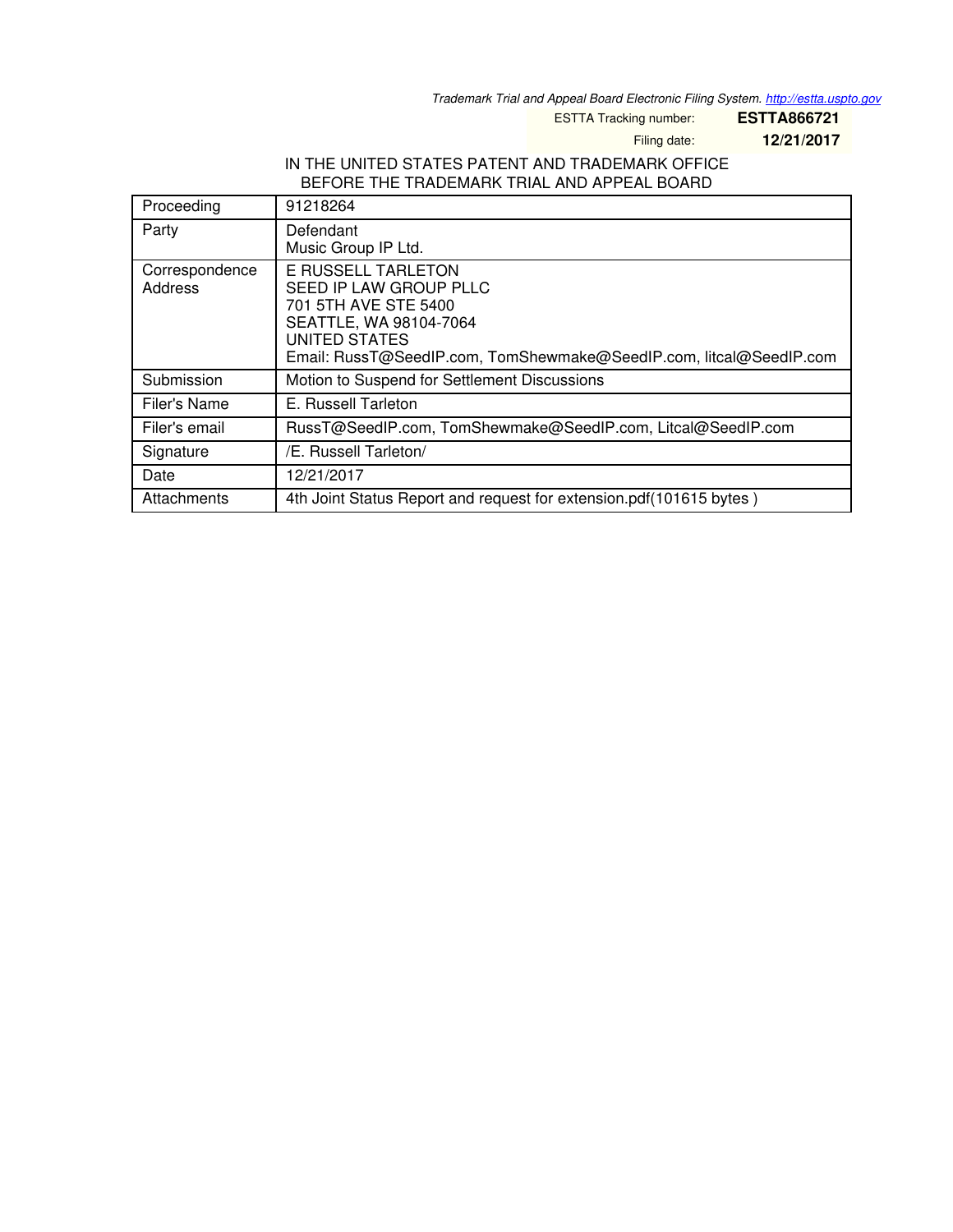### THE UNITED STATES PATENT AND TRADEMARK OFFICE BEFORE THE TRADEMARK TRIAL AND APPEAL BOARD

| Fishman Transducers, Inc., |                                |
|----------------------------|--------------------------------|
| Opposer,                   | Opposition No. 91218264        |
| V.                         | Serial No. 85/647325           |
| MUSIC Group IP Ltd.,       |                                |
| Applicant.                 | Attorney Docket No. 900195.838 |

### **FOURTH JOINT REPORT REGARDING STATUS OF SETTLEMENT AND MOTION TO SUSPEND FOR 180 DAYS**

 Pursuant to T.B.M.P. § 403.01 and 37 CFR § 2.120(a), the parties, Fishman Transducers, Inc. ("Fishman") and MUSIC Group IP Ltd. ("MUSIC Group"), by and through counsel, hereby respectfully request that all subsequent deadlines in the above proceeding be suspended for an additional 180 days. The parties request this extension of deadlines set forth below due to the parties' ongoing settlement negotiations and the outcome of a parallel proceeding involving Applicant.

 Per its Order entered on September 28, 2016, the Board requested a report reciting what progress the parties have made toward resolving the matter including the following specific points.

# **1. Recitation of issues that have been resolved**

Applicant is a party in Opposition No. 91216808 filed prior to this action. The mark in dispute herein is the same mark in dispute in that opposition. Opposition No. 91216808 is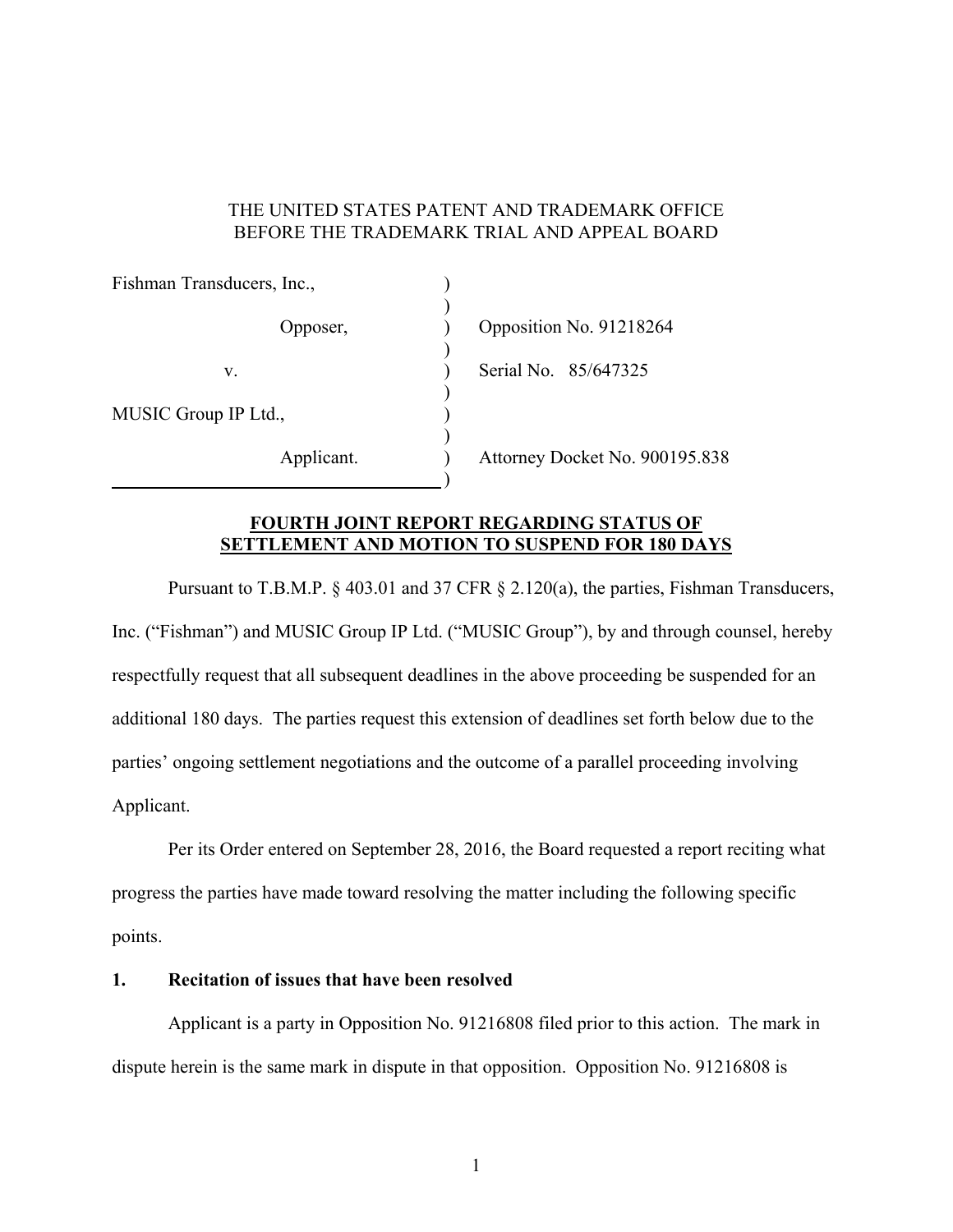ongoing and in the trial phase. Should the opposition be sustained in the co-pending Opposition No., 91216808, then the opposition that is the subject of this motion will be moot. Hence, the parties herein believe it is in best interests of both parties as well as in the interest of judicial economy that the current proceeding be suspended another 180 days.

#### **2. Identification of the settlement activities which have occurred**

 The following is a recitation of recent settlement activities between the parties. The parties have continued to communicate and agree upon the need to request suspension of this matter in view of co-pending Opposition No. 91216808.

### **3. A list of issues that remain to be resolved.**

 The parties are waiting for resolution of Opposition No. 91216808, which they believe will allow them to be able to discuss potential resolution of this matter. More particularly, should Opposition No. 91216808 be sustained, then the current opposition will be moot.

## **4. Timetable for resolution.**

 The parties will re-evaluate potential resolution of the present matter in light of the ongoing proceedings in co-pending Opposition 91216808 at the conclusion of the 180-day suspension requested herein.

 Given the information set forth above and the fact that the parties are diligently working towards a mutually beneficial settlement, the parties request that the proceedings be extended and all subsequent deadlines be reset as follows:

| <b>Expert Disclosures Due:</b>           | 07/01/2018 |
|------------------------------------------|------------|
| Discovery Period Closes:                 | 07/31/2018 |
| <b>Plaintiff's Pretrial Disclosures:</b> | 09/14/2018 |
| Plaintiff's 30-day Trial Period Ends:    | 10/29/2018 |
| Defendant Pretrial Disclosures:          | 11/13/2018 |
| Defendant 30-day Trial Period Ends:      | 12/28/2018 |
| Plaintiff's Rebuttal Disclosures:        | 01/12/2019 |
| Plaintiff's 30-day Rebuttal Period Ends: | 02/11/2019 |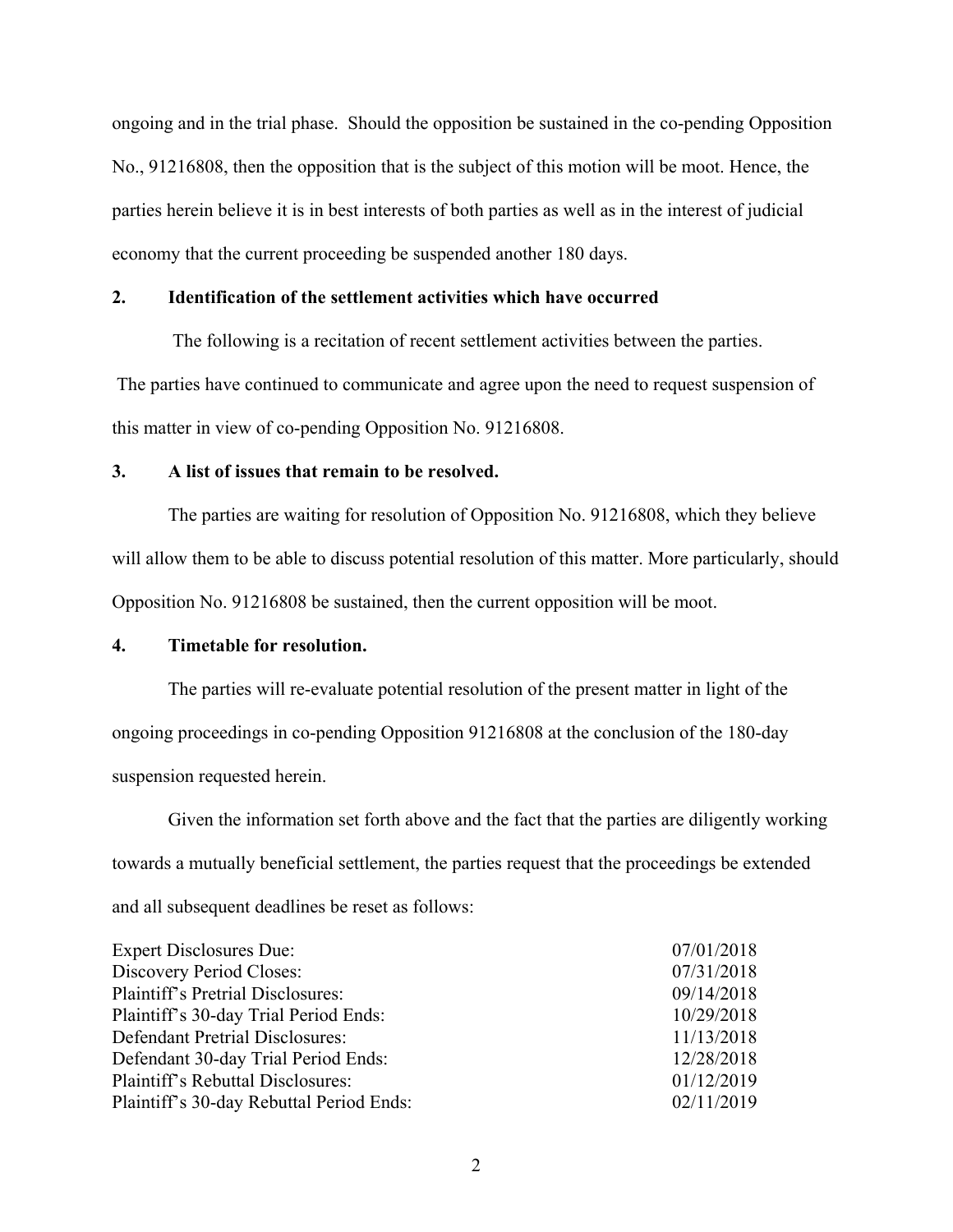The parties hereby request that the deadlines in the above proceeding be suspended by

180 days as set forth above.

Date: December 21, 2017

Respectfully submitted,

SEED IP LAW GROUP PLLC

### SCARINI & HOLLENBECK, LLC

By: / E. Russell Tarleton / E. Russell Tarleton 701 Fifth Avenue, #5400 Seattle, WA 98104 Telephone: (206) 622-4900 E-mail: RussT@SeedIP.com

Attorneys for Applicant

By: **/Brent M. Davis /** 

 Brent M. Davis 100 Valley Brook Avenue Lyndhurst, NJ 07071 Telephone: (201) 896-4100 E-mail: bdavis@sh-law.com

Attorneys for Opposer